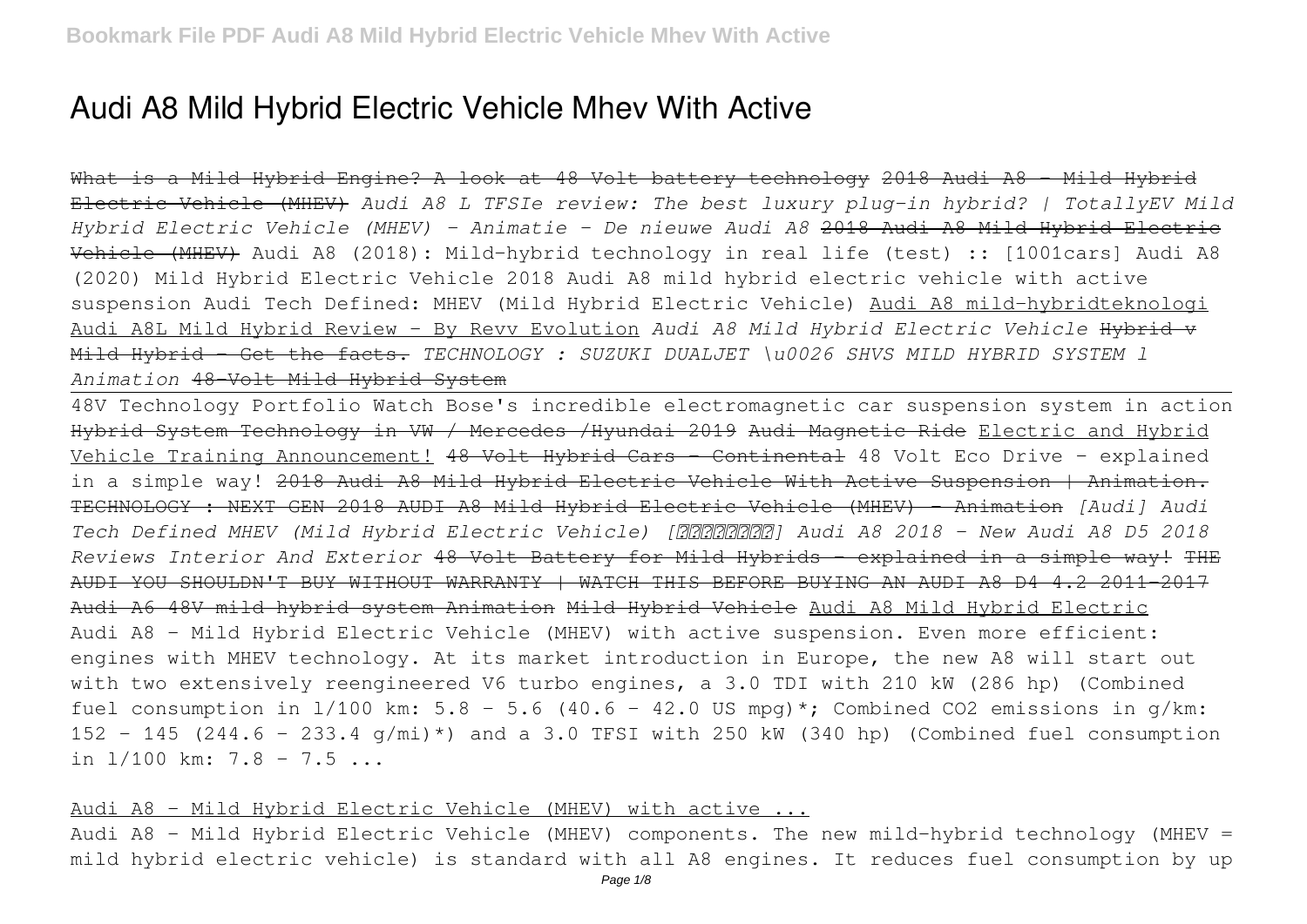to 0.7 liters (0.2 gal) per 100 kilometers (62.1 mi) in actual driving. The MHEV technology from Audi is based on a newly developed 48 volt main vehicle electrical system.

## Audi A8 – Mild Hybrid Electric Vehicle (MHEV) components ...

The A8 Hybrid will be the first petrol-electric Audi to hit the UK, and promises big efficiency figures from the smallest engine ever fitted to the flagship limo. The 208bhp 2.0-litre TFSI turbo...

## Audi A8 Hybrid review | | Auto Express

This Animation Audi A8 Mild Hybrid Electric Vehicle (MHEV) shows the components.

## Audi A8 Mild Hybrid Electric Vehicle (MHEV) - Animation ...

2018 Audi A8: Everything We Know In an effort to further promote that green way of thinking, Automotive News Europe suggest that the company's new A8 flagship sedan could come with some form of an...

## New Audi A8 Will Come Standard With 48-Volt Mild Hybrid Tech

Audi is pressing ahead with the electrification of its drive systems across a broad front. In mid-2017, the new mild-hybrid drive vehicles (MHEVs) will start joining the product line. The next generation of luxury sedans, the Audi A8, will have them on board – in the 48-volt version – regardless of engine type. The new technology is suitable for the interplay with either diesel or gasoline engines and can reduce consumption of a V6 gasoline engine by up to 0.7 liters per.

## Versatile and efficient: mild-hybrid technology | Audi ...

02 June 2017. Audi will begin introducing new mild-hybrid drive vehicles (MHEVs) this year. The next generation of luxury sedans, the Audi A8, will have 48V MHEV systems regardless of engine type. Audi offers the MHEV drives in two variants. For the four-cylinder engines they are based on the familiar 12-volt electrical system.

## Audi's mild-hybrid systems: 12V for 4-cylinders, 48V for 6 ...

Dubbed MHEV (mild-hybrid electric vehicle), the Audi system is underpinned by a 48-volt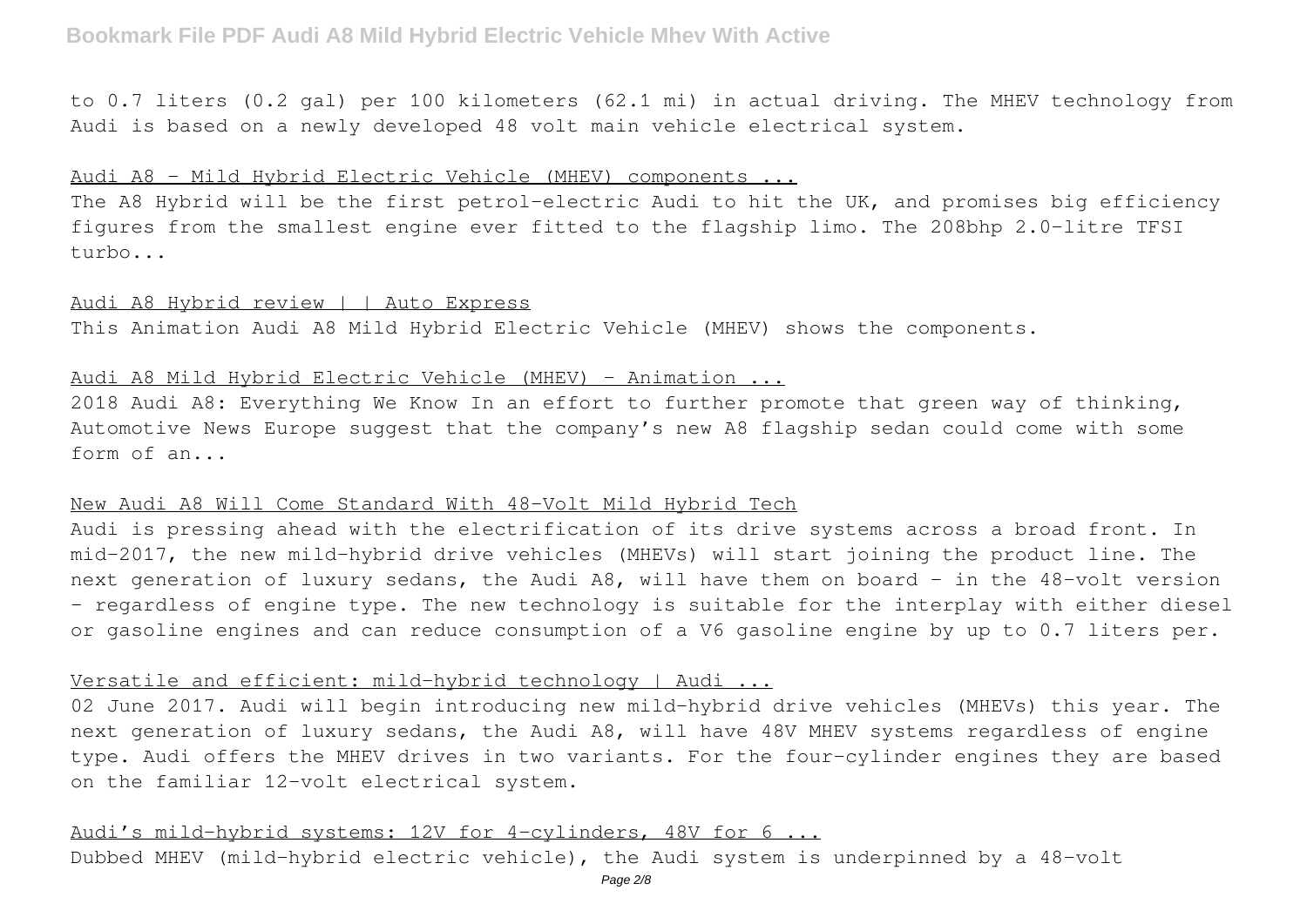## **Bookmark File PDF Audi A8 Mild Hybrid Electric Vehicle Mhev With Active**

electrical system and the greater power this provides the starter generator enables the car's engine to be...

#### What is a mild hybrid? | Carbuyer

Our plug-in hybrids are available to order now. Request a brochure to find out more or book a test drive at your local Audi Dealership.

#### Plug-in hybrid - Audi UK | Audi UK

The EPA gives a combined rating of 23 mpg for the Audi A8 Hybrid, and a figure of 54 MPGe when driven purely in EV mode. The manufacturer claims the A8 plug-in hybrid can manage upwards of 28 miles...

## 2020 Audi A8 Hybrid: Review, Trims, Specs, Price, New ...

Audi's all-new A8 will be the first model to feature a 'mild-hybrid' transmission, according to Stefan Knirsch, the company's new board member for technical development.

#### 2017 Audi A8 to get mild hybrid transmission | Autocar

Audi engineer, Oguz Eksi, explains the benefits of the MHEV system, debuting in the all-new 2019 A8. Connect with us: Subscribe to our YouTube channel: http:...

#### Audi Tech Defined: MHEV (Mild Hybrid Electric Vehicle ...

But Audi this week said that it decided against an all-electric A8. Instead, the German luxury brand will equip the A8 with a plug-in hybrid with about 30 miles of electric range. The decision to...

Audi decides against all-electric version of its A8 ... Audi A3 40 e-tron 5dr S Tronic 1.4. 5 door Automatic Hybrid – Petrol/Electric Plug-in Hatchback. 2020 (20 reg) | 10,406 miles. Trade Seller (3154)

## Hybrid – Petrol/Electric Plug-in Audi used cars for sale ...

The new Audi A8 saloon, due to be unveiled in Barcelona on 11th July, will feature a 48-volt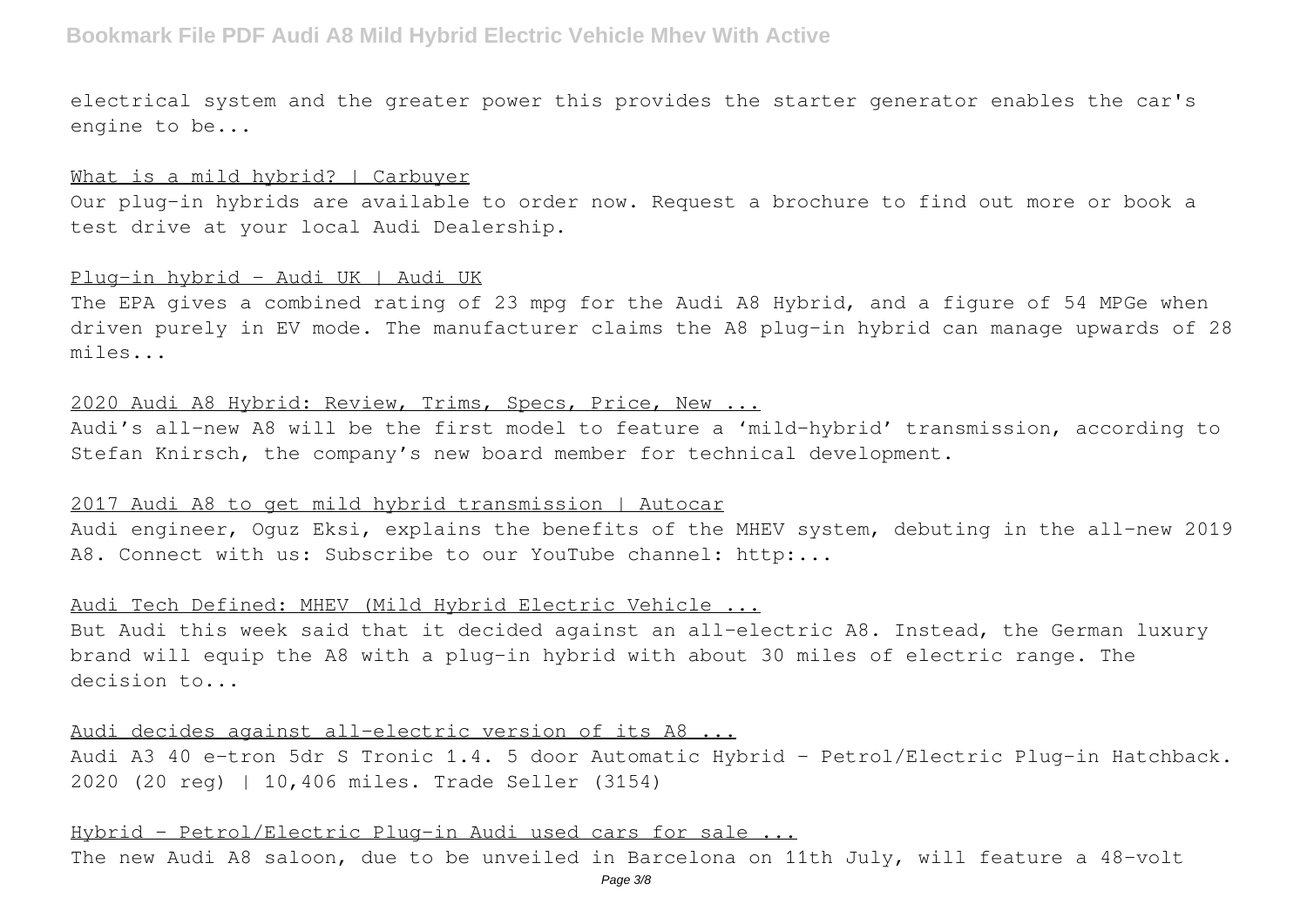## **Bookmark File PDF Audi A8 Mild Hybrid Electric Vehicle Mhev With Active**

electric mild hybrid system as standard for the first time. The mild hybrid drive comprises two main components: firstly a watercooled 48-volt belt alternator starter (BAS), which complements the conventional pinion starter.

#### 2017 Audi A8 to feature Mild Hybrid 48V Electrics – Audi News

Audi's A8 offers a choice of four engines. In the A8 line, the standard powerplant is a 3.0-liter turbocharged V6 with a 48-volt mild-hybrid system producing 335 horsepower. The hybrid system...

## 2021 Audi A8 First Review | Kelley Blue Book

In European markets, Audi will offer six turbocharged engines ranging from 148 horsepower (110 kilowatts) to 342 hp (255kW), and three of those powertrain choices will feature 12-volt mild hybrid...

2020 Audi A4 Lineup Debuts With Refreshed Face, Hybrid Power 2020 Audi A8 and Q5 plug-in hybrid first drive review: One bite at a time. Adding a 14.1-kilowatt-hour battery makes some good cars even better.

What is a Mild Hybrid Engine? A look at 48 Volt battery technology 2018 Audi A8 - Mild Hybrid Electric Vehicle (MHEV) *Audi A8 L TFSIe review: The best luxury plug-in hybrid? | TotallyEV Mild Hybrid Electric Vehicle (MHEV) - Animatie - De nieuwe Audi A8* 2018 Audi A8 Mild Hybrid Electric Vehicle (MHEV) Audi A8 (2018): Mild-hybrid technology in real life (test) :: [1001cars] Audi A8 (2020) Mild Hybrid Electric Vehicle 2018 Audi A8 mild hybrid electric vehicle with active suspension Audi Tech Defined: MHEV (Mild Hybrid Electric Vehicle) Audi A8 mild-hybridteknologi Audi A8L Mild Hybrid Review - By Revv Evolution *Audi A8 Mild Hybrid Electric Vehicle* Hybrid v Mild Hybrid - Get the facts. *TECHNOLOGY : SUZUKI DUALJET \u0026 SHVS MILD HYBRID SYSTEM l Animation* 48-Volt Mild Hybrid System

48V Technology Portfolio Watch Bose's incredible electromagnetic car suspension system in action Hybrid System Technology in VW / Mercedes /Hyundai 2019 Audi Magnetic Ride Electric and Hybrid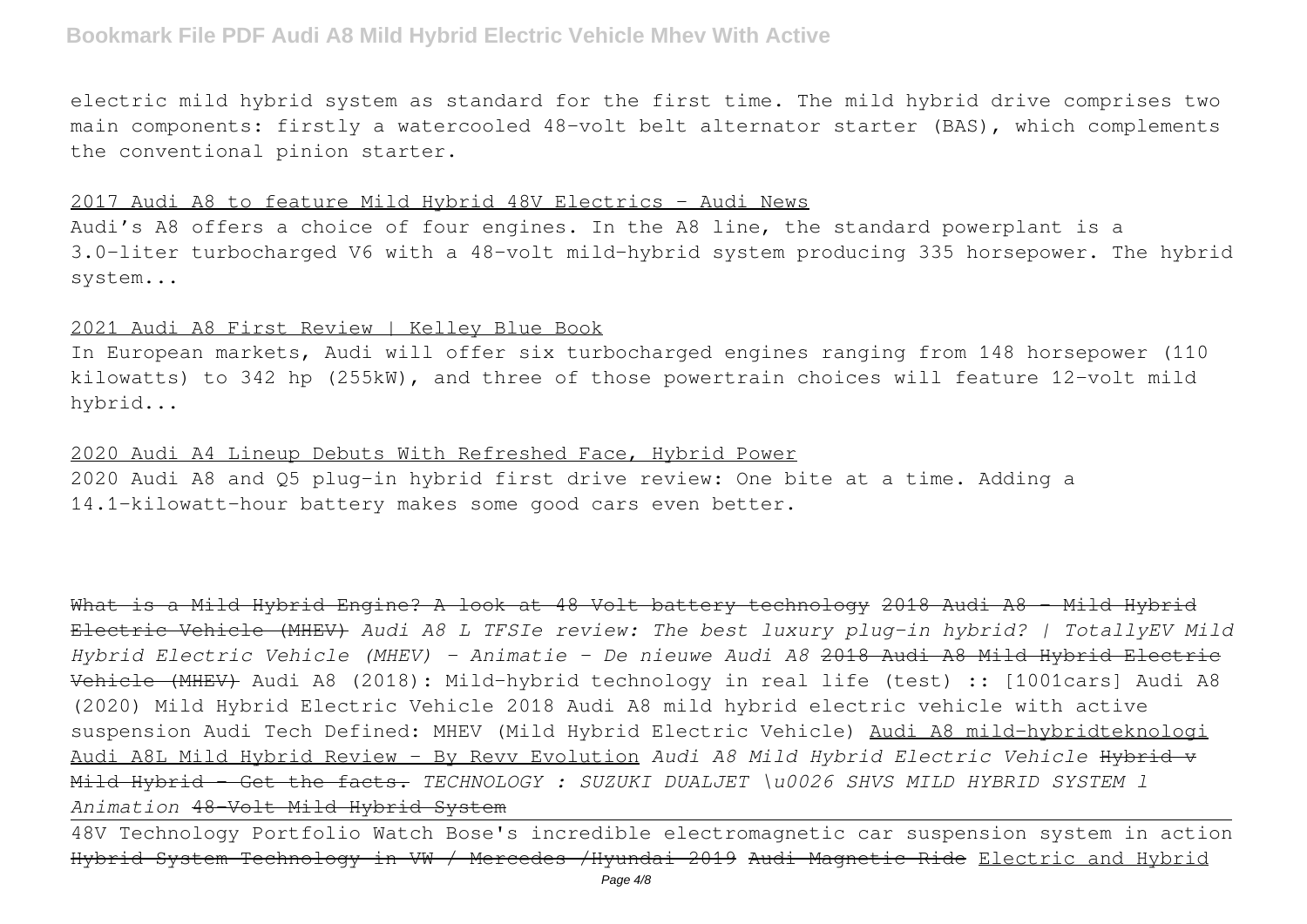Vehicle Training Announcement! 48 Volt Hybrid Cars - Continental 48 Volt Eco Drive - explained in a simple way! 2018 Audi A8 Mild Hybrid Electric Vehicle With Active Suspension | Animation. TECHNOLOGY : NEXT GEN 2018 AUDI A8 Mild Hybrid Electric Vehicle (MHEV) - Animation *[Audi] Audi Tech Defined MHEV (Mild Hybrid Electric Vehicle) [アウディジャパン] Audi A8 2018 - New Audi A8 D5 2018 Reviews Interior And Exterior* 48 Volt Battery for Mild Hybrids - explained in a simple way! THE AUDI YOU SHOULDN'T BUY WITHOUT WARRANTY | WATCH THIS BEFORE BUYING AN AUDI A8 D4 4.2 2011-2017 Audi A6 48V mild hybrid system Animation Mild Hybrid Vehicle Audi A8 Mild Hybrid Electric Audi A8 – Mild Hybrid Electric Vehicle (MHEV) with active suspension. Even more efficient: engines with MHEV technology. At its market introduction in Europe, the new A8 will start out with two extensively reengineered V6 turbo engines, a 3.0 TDI with 210 kW (286 hp) (Combined fuel consumption in  $1/100$  km: 5.8 - 5.6 (40.6 - 42.0 US mpq)\*; Combined CO2 emissions in q/km: 152 - 145 (244.6 - 233.4 g/mi)\*) and a 3.0 TFSI with 250 kW (340 hp) (Combined fuel consumption in  $1/100$  km:  $7.8 - 7.5$  ...

#### Audi A8 – Mild Hybrid Electric Vehicle (MHEV) with active ...

Audi A8 – Mild Hybrid Electric Vehicle (MHEV) components. The new mild-hybrid technology (MHEV = mild hybrid electric vehicle) is standard with all A8 engines. It reduces fuel consumption by up to 0.7 liters (0.2 gal) per 100 kilometers (62.1 mi) in actual driving. The MHEV technology from Audi is based on a newly developed 48 volt main vehicle electrical system.

#### Audi A8 – Mild Hybrid Electric Vehicle (MHEV) components ...

The A8 Hybrid will be the first petrol-electric Audi to hit the UK, and promises big efficiency figures from the smallest engine ever fitted to the flagship limo. The 208bhp 2.0-litre TFSI turbo...

Audi A8 Hybrid review | | Auto Express This Animation Audi A8 Mild Hybrid Electric Vehicle (MHEV) shows the components.

## Audi A8 Mild Hybrid Electric Vehicle (MHEV) - Animation ...

2018 Audi A8: Everything We Know In an effort to further promote that green way of thinking, Automotive News Europe suggest that the company's new A8 flagship sedan could come with some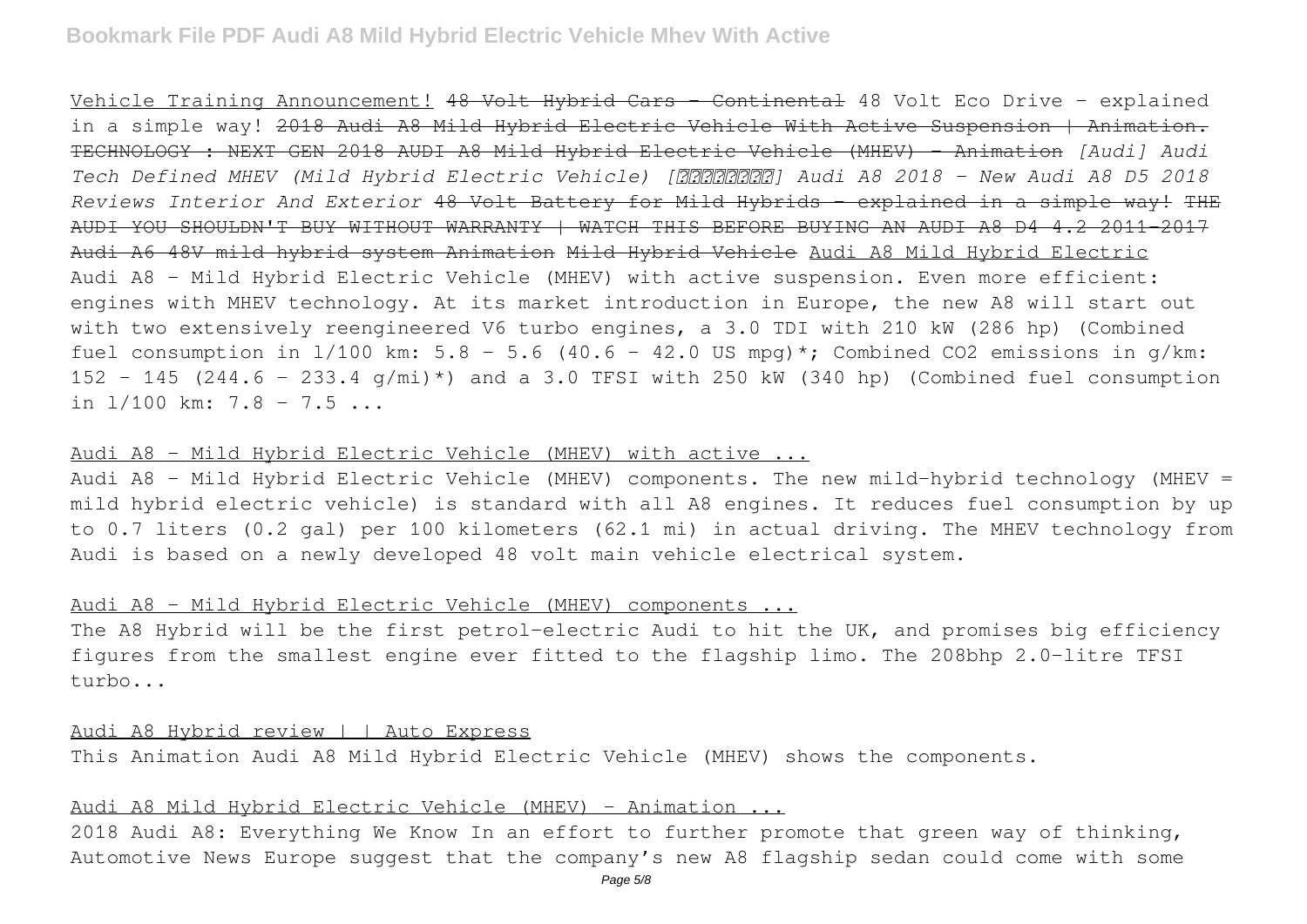form of an...

#### New Audi A8 Will Come Standard With 48-Volt Mild Hybrid Tech

Audi is pressing ahead with the electrification of its drive systems across a broad front. In mid-2017, the new mild-hybrid drive vehicles (MHEVs) will start joining the product line. The next generation of luxury sedans, the Audi A8, will have them on board – in the 48-volt version – regardless of engine type. The new technology is suitable for the interplay with either diesel or gasoline engines and can reduce consumption of a V6 gasoline engine by up to 0.7 liters per.

## Versatile and efficient: mild-hybrid technology | Audi ...

02 June 2017. Audi will begin introducing new mild-hybrid drive vehicles (MHEVs) this year. The next generation of luxury sedans, the Audi A8, will have 48V MHEV systems regardless of engine type. Audi offers the MHEV drives in two variants. For the four-cylinder engines they are based on the familiar 12-volt electrical system.

## Audi's mild-hybrid systems: 12V for 4-cylinders, 48V for 6 ...

Dubbed MHEV (mild-hybrid electric vehicle), the Audi system is underpinned by a 48-volt electrical system and the greater power this provides the starter generator enables the car's engine to be...

#### What is a mild hybrid? | Carbuyer

Our plug-in hybrids are available to order now. Request a brochure to find out more or book a test drive at your local Audi Dealership.

#### Plug-in hybrid - Audi UK | Audi UK

The EPA gives a combined rating of 23 mpg for the Audi A8 Hybrid, and a figure of 54 MPGe when driven purely in EV mode. The manufacturer claims the A8 plug-in hybrid can manage upwards of 28 miles...

## 2020 Audi A8 Hybrid: Review, Trims, Specs, Price, New ...

Audi's all-new A8 will be the first model to feature a 'mild-hybrid' transmission, according to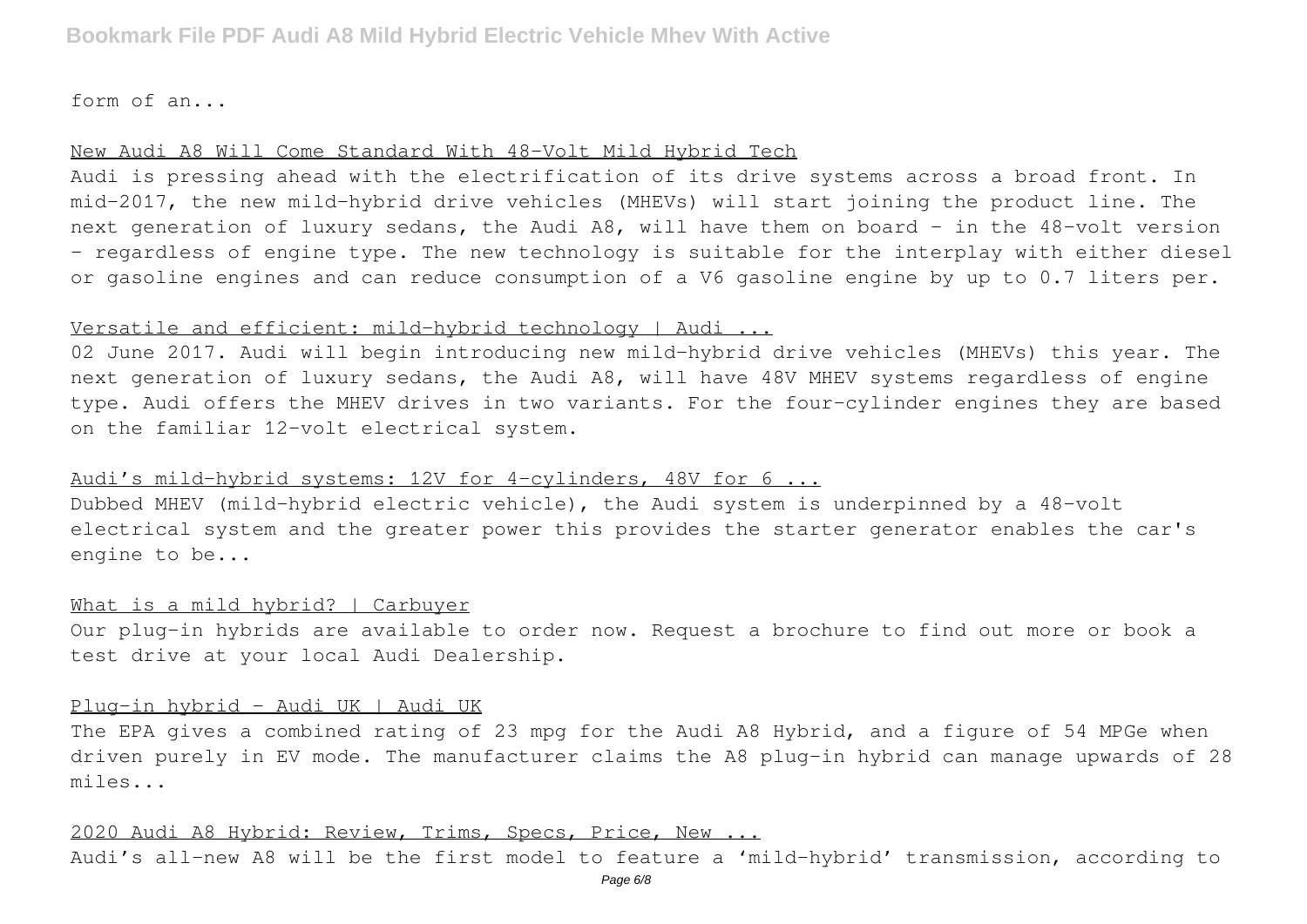Stefan Knirsch, the company's new board member for technical development.

## 2017 Audi A8 to get mild hybrid transmission | Autocar

Audi engineer, Oguz Eksi, explains the benefits of the MHEV system, debuting in the all-new 2019 A8. Connect with us: Subscribe to our YouTube channel: http:...

## Audi Tech Defined: MHEV (Mild Hybrid Electric Vehicle ...

But Audi this week said that it decided against an all-electric A8. Instead, the German luxury brand will equip the A8 with a plug-in hybrid with about 30 miles of electric range. The decision to...

## Audi decides against all-electric version of its A8 ...

Audi A3 40 e-tron 5dr S Tronic 1.4. 5 door Automatic Hybrid – Petrol/Electric Plug-in Hatchback. 2020 (20 reg) | 10,406 miles. Trade Seller (3154)

## Hybrid – Petrol/Electric Plug-in Audi used cars for sale ...

The new Audi A8 saloon, due to be unveiled in Barcelona on 11th July, will feature a 48-volt electric mild hybrid system as standard for the first time. The mild hybrid drive comprises two main components: firstly a watercooled 48-volt belt alternator starter (BAS), which complements the conventional pinion starter.

## 2017 Audi A8 to feature Mild Hybrid 48V Electrics – Audi News

Audi's A8 offers a choice of four engines. In the A8 line, the standard powerplant is a 3.0-liter turbocharged V6 with a 48-volt mild-hybrid system producing 335 horsepower. The hybrid system...

## 2021 Audi A8 First Review | Kelley Blue Book

In European markets, Audi will offer six turbocharged engines ranging from 148 horsepower (110 kilowatts) to 342 hp (255kW), and three of those powertrain choices will feature 12-volt mild hybrid...